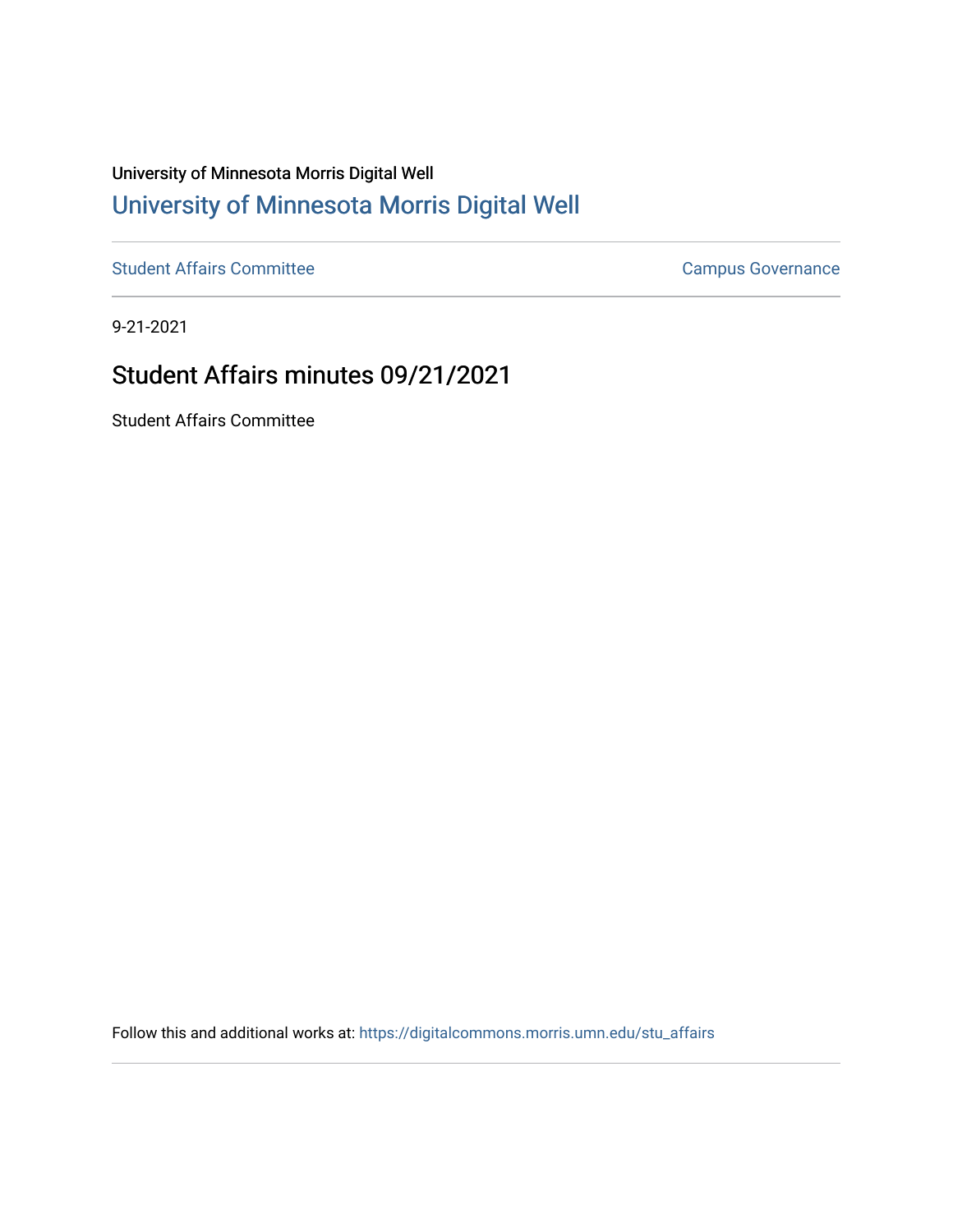## University of Minnesota Morris Student Affairs Committee Minutes 9/21/2021 -Via Zoom

Present: Viktor Berberi, Matt Hoekstra, Y. Andrew Hao, Bryan Nell, Henry Hubred, Delaney Anderson, Daleney Teske, Claudia Iron Hawk, David Israels-Swenson Absent: Sandy Olson-Loy

In these minutes: Review of Creation and Classification of Student Organizations on the Morris Campus document

Meeting was called to order at 11:40am and the minutes from 9/7/21 were reviewed. Bryan Nell made a motion to approve the minutes, Hendy Hubred seconded the motion and all members approved.

Viktor Berberi reviewed the Creation and Classification of Student Organizations on the Morris Campus document and provided opportunities for members to ask questions and review. The committee agreed to send the document to MCSA for review before sending it to Campus Assembly for approval.

Viktor presented the Strategic Visioning and Planning website

[https://morris.umn.edu/about/organizational-structure-and-campus-governance/ch](https://morris.umn.edu/about/organizational-structure-and-campus-governance/chancellor/initiatives/strategic-visioning-and) [ancellor/initiatives/strategic-visioning-and](https://morris.umn.edu/about/organizational-structure-and-campus-governance/chancellor/initiatives/strategic-visioning-and)

and discussed how this committee may align agenda ideas with the SVP. Committee will also look to Acting Chancellor Erickson and Vice Chancellor Sandy Olson Loy for additional feedback.

[David Israels-Swenson](mailto:dswenson@morris.umn.edu) shared that there are approximately 40 student organizations that may be deactivated in the next few weeks due to inactivity, failure to respond to Student Activities correspondence, and failure to provide necessary information to remain a student organization. [David Israels-Swenson](mailto:dswenson@morris.umn.edu) responded that many of these organizations may have faltered during COVID when in person activities were unable to occur. Any groups that are deactivated can be easily reactivated if students are interested in continuing the group. Also mentioned was that any funds remaining with an organization after 3 years of inactivity will be returned and redistributed.

Meeting was adjourned at 12:09pm